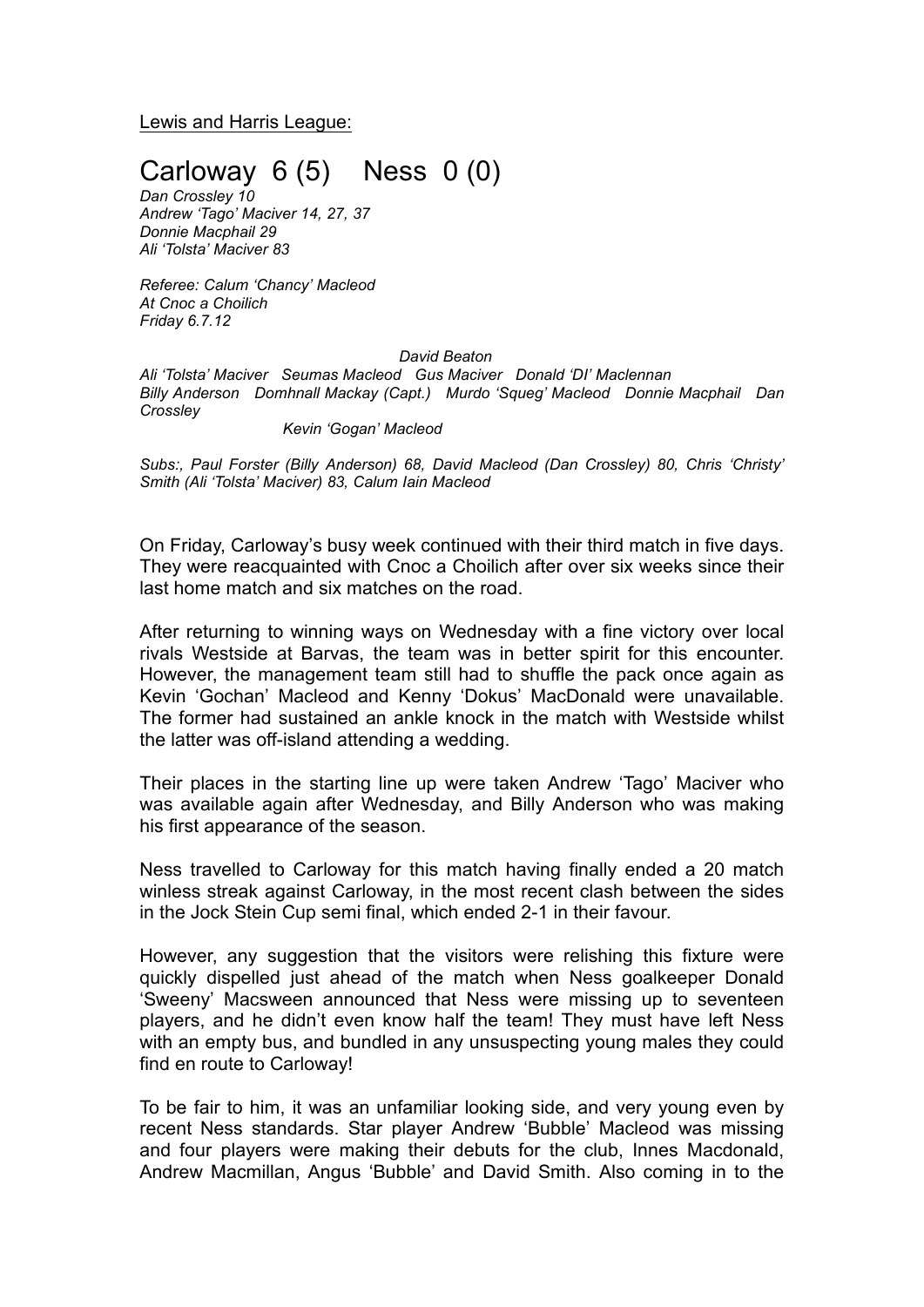side was the experienced Iain Murdo Macleod, who made two appearances for Carloway towards the end of last season, to add to his two outings for the club in the Eilean an Fhraoich Cup in 2006.

After the recent good weather in the islands, Friday brought about a change. There was mist throughout the day and a strong Northerly blowing straight down the park.

Carloway started the match playing towards the James Street end and into the strong wind. In order to combat the conditions, Na Gormaich adopted a solid looking 4-5-1 shape in the first half, with Billy Anderson wide right and Andrew 'Tago' handed the lone striker role. Whilst Maciver may not be unfamiliar with such an advanced role, he has been deployed mostly in a defensive or midfield duty.

Ness immediately took the game to Carloway in the opening stages and forced a corner in the opening minute. An early shot was then sliced wide of goal. Jack Dunlop was showing some good skill in the midfield as the visitors enjoyed the majority of possession and territory. Carloway were trying to keep the ball on the deck and had a couple of promising phases of play too.

The Blues took the lead in the  $10<sup>th</sup>$  minute when Dan Crossley picked up the ball on the left hand side near the touch line and about 25 yards from goal. He took a look up and unleashed a thunderbolt into the goalkeeper's left 'postage stamp' corner for a spectacular opening. It was no mean feat, given the strong wind.

Four minutes later, Carloway made the score 2-0, when Domhnall Mackay played a low through ball for Andrew 'Tago' Maciver to outpace the visiting defence and slot home.

The momentum was now very much with Carloway after these two early goals. It gave the team confidence to knock the ball about create further openings as they adapted to the conditions. Ness were by now being overrun and their cause wasn't helped when Jack Dunlop was forced off after receiving a knock.

Andrew 'Tago' Maciver was causing havoc in the visitor's defence with his strength and running. He seemed to be relishing the role and after 20 minutes he dropped back to receive the ball in midfield, chased his own ball forward, drove towards goal and was prevented a second by the keeper's legs. Donnie Macphail was next to try his luck with a shot from just outside the box which narrowly cleared the bar, after receiving a nice lay-off from Domhnall Mackay.

Carloway continued to dominate and in 27 minutes it was 3-0. Donnie Macphail took a throw in on the right touchline just inside the Ness half to Billy Anderson. He played a through ball in the inside right channel to Andrew 'Tago' Maciver who side-stepped his marker at the edge of the box, drove nearer to the target and placed the ball in the net with ease. The advantage quickly became 4-0, when Gus Maciver played in Andrew 'Tago' Maciver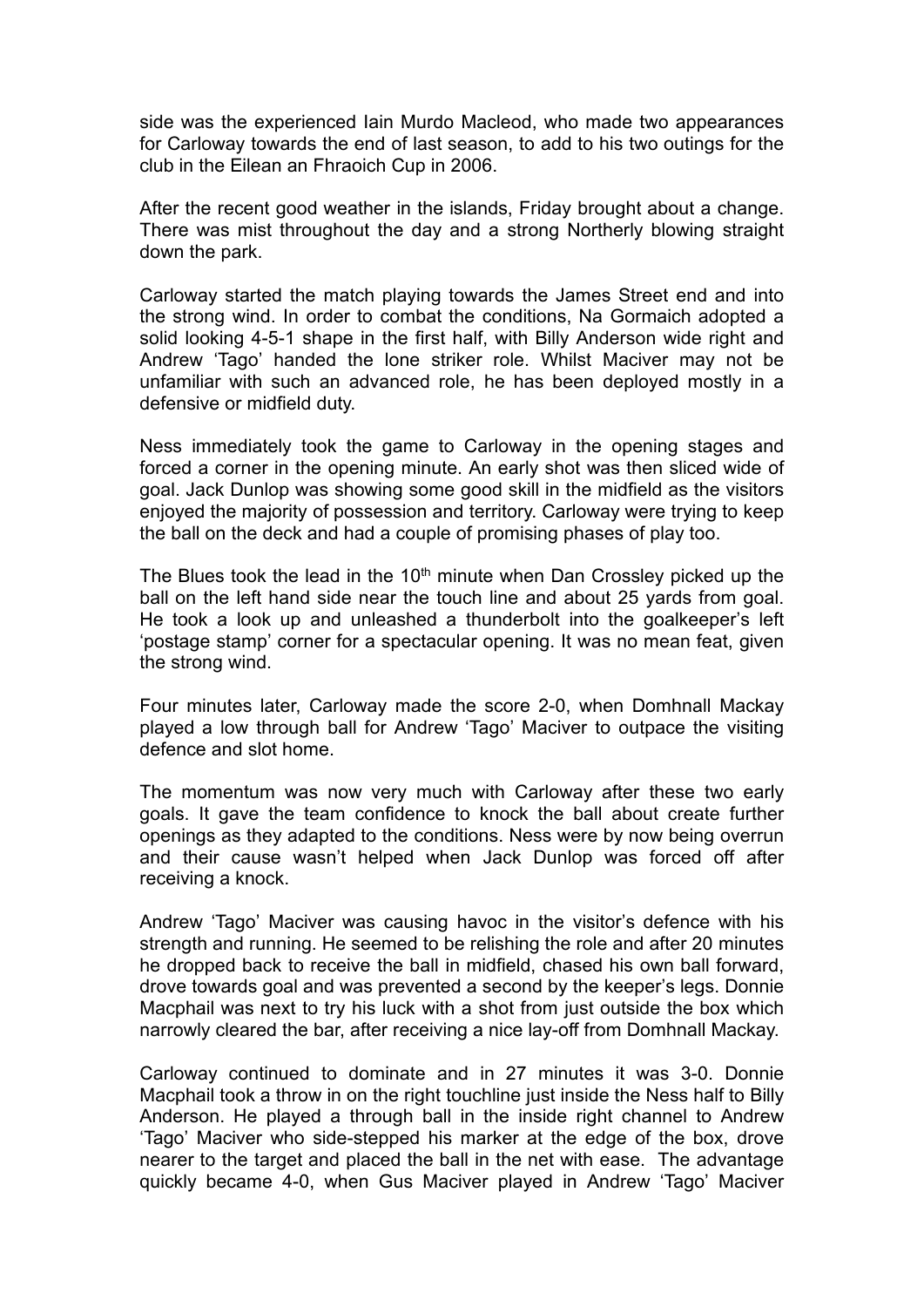whose shot was blocked for a corner. When the corner was played into the box, Billy Anderson had a shot blocked on the line. It broke to Donnie Macphail about 12 yards out to stroke home.

The home side continued to create chances and Dan Crossley was giving a virtuoso performance in midfield. He created another opening for Andrew 'Tago' Maciver when he played a sublime ball to the striker with the outside of his foot to take out three opponents. This opportunity was foiled but Na Gormaich created another when neat play from Domhnall Mackay and Donnie Macphail found Ali 'Tolsta' Maciver. He squared the ball for Andrew 'Tago' but the shot was blocked.

In the 37<sup>th</sup> minute, Na Gormaich were in easy street and scored another well worked goal to lead 5-0. Domhnall Mackay passed to Murdo 'Squeg' Macleod who played in Andrew 'Tago' once more. The striker swept home a fine effort high to the keeper's right to complete his first hat trick.

Half time score Carloway 5 Ness 0.

Following such a dominant first half display, both sides knew the match was well won. The only question now was, by how many would Carloway win? The Blues adopted a more open 4-4-2 for the second half, with Billy Anderson partnering Andrew 'Tago' Maciver up front.

The chances continued for the home side, who now had the benefit of the wind at their backs. Andrew 'Tago' had another effort go wide after being played in by Domhnall Mackay.

In addition to the midfielders creating numerous chances, full backs Ali 'Tolsta' Maciver and DI Maclennan began pouring forward at every opportunity to provide support.

Ness did try to stem the tide and had a couple of chances of their own early in the second half. The Ness substitute dragged his shot harmlessly wide after Carloway didn't properly clear their lines. Craig Harris shot over the bar with a half chance, on the hour mark.

In the middle of the park, the visitors' Innes Macsween, who is apparently training to become a man of the cloth, was constantly seeking to impart his words of wisdom and knowledge on his hard-pressed team mates as they faced wave after wave of attack. Perhaps he was also seeking divine intervention, as the biggest threat to Carloway was the thickening mist as the match progressed.

Midway through the second half, Billy Anderson made way for Paul Forster. The substitute went into left midfield and this meant Dan Crossley switching wings to the right to fill the spot vacated by Anderson. Foster almost made an immediate impact with a goal, but as he stretched for the ball about 6 yards out he couldn't find the target.